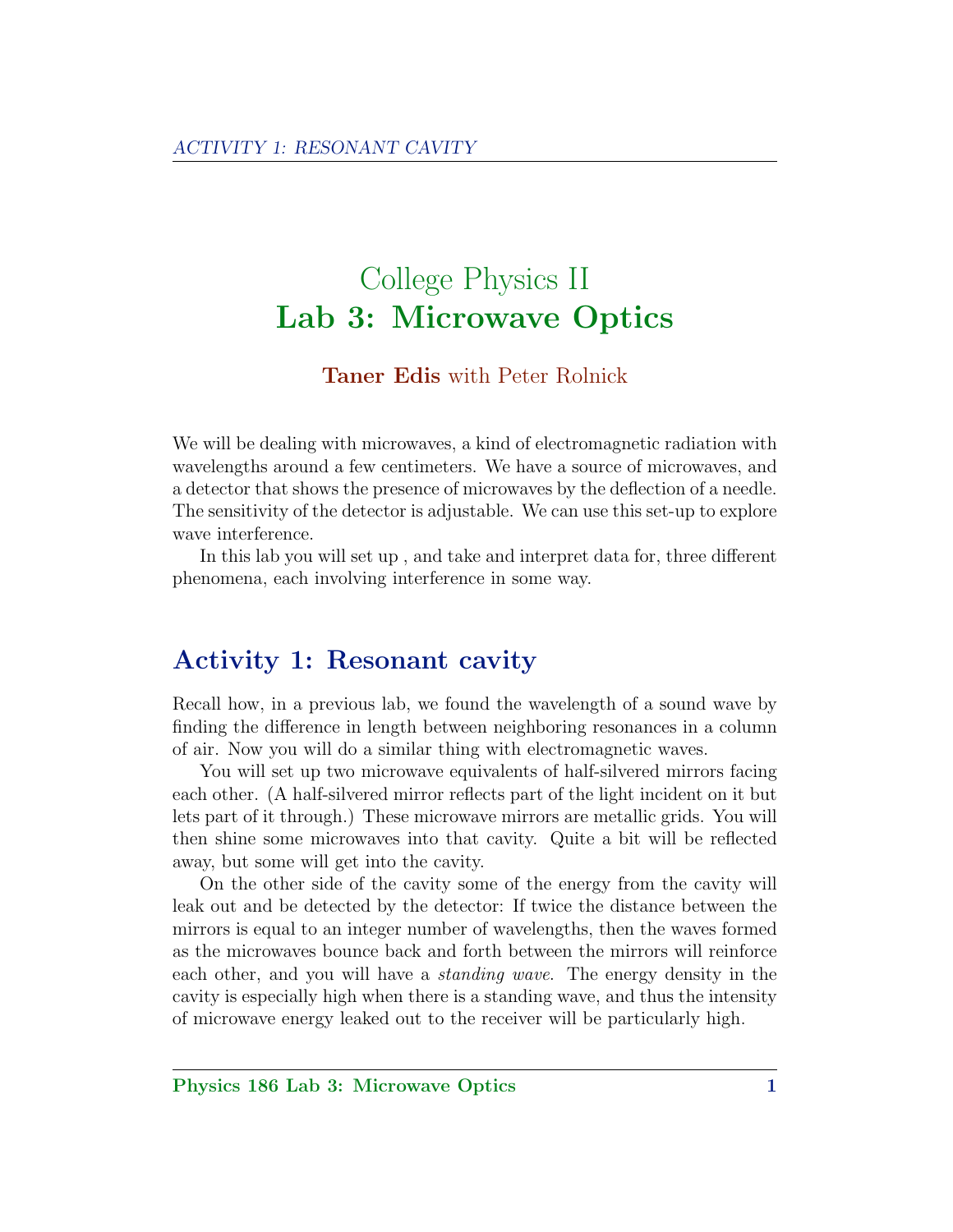We can make an analogy between this experiment and the experiment in Lab 1: emitter  $\Leftrightarrow$  tuning fork, receiver  $\Leftrightarrow$  your ear, resonant cavity  $\Leftrightarrow$  glass tube, microwaves  $\Leftrightarrow$  sound waves. If you adjust the mirrors so that there is a standing wave, and then you move one mirror until you get another standing wave, then the distance the mirror moved must be half of a wavelength.



Using the set-up shown above, carefully measure the distance  $d$  you need to move one mirror for there to be 11 successive maxima (that is, 11 successive positions in which there is a strong standing wave). The distance between the first and eleventh maxima must correspond to 5 wavelengths.

### To hand in for Activity 1

- Distances corresponding to the 11 maxima.
- $d$ , the distance between maximum 1 and maximum 11.
- Expression used to find wavelength  $\lambda$  from d.
- Result for wavelength  $\lambda$  of the microwaves.

## Activity 2: A model for radio signals

The ionosphere acts as a mirror for AM radio waves, and the ionosphere moves up and down. Sometimes a radio signal that bounces off the ionosphere interferes destructively with the original signal, and the result is that the radio station you are listening to fades out. We can make a model of this process by letting the emitter be the radio transmitter, letting the receiver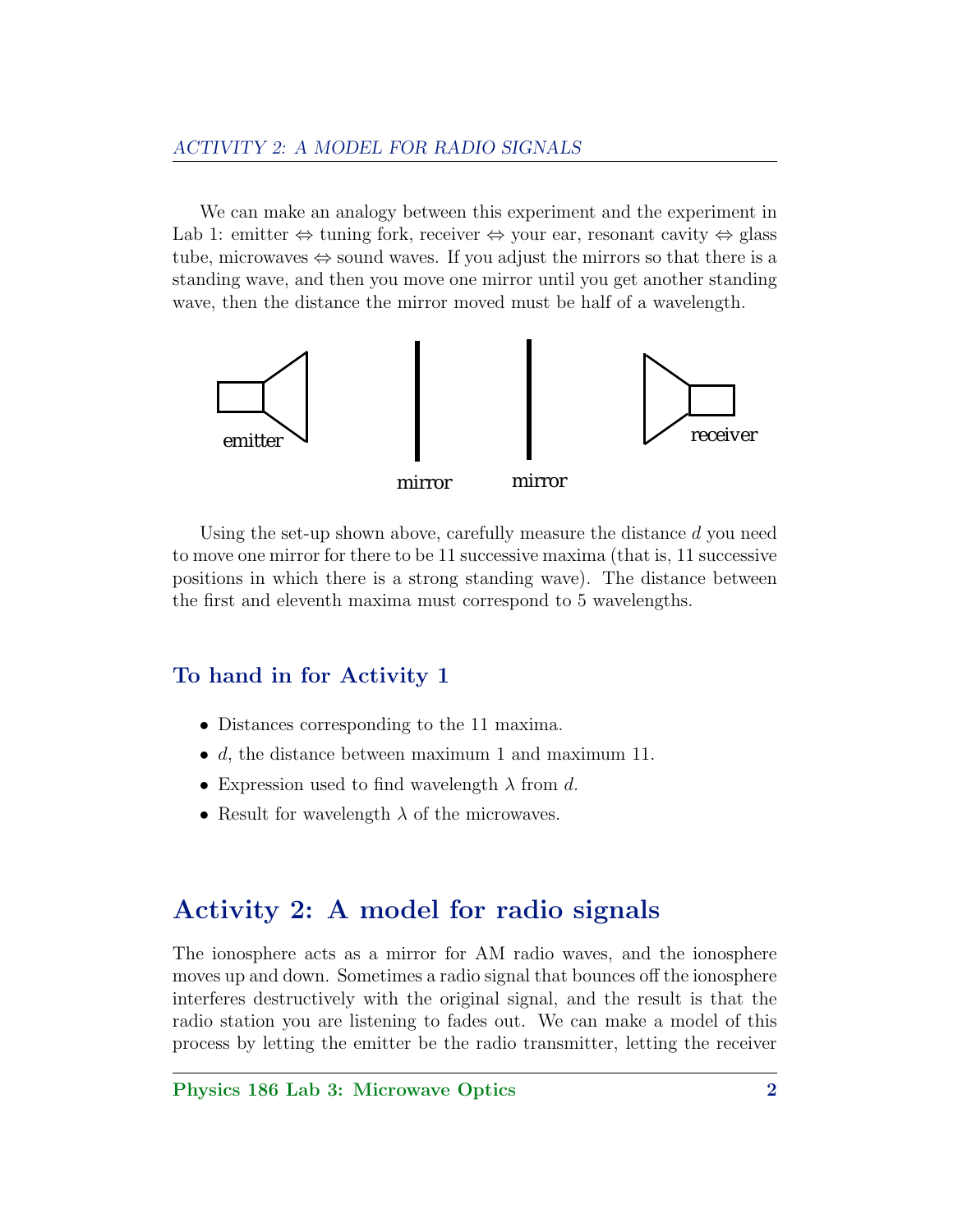be your radio, and letting the ionosphere be a metallic oven liner. Study the diagram.

Now, destructive interference happens when there is a half-integer wavelength difference between the waves from two different sources. Here, you have one source, but the reflection gives you another path to the detector, so you can have interference. There is one small complication. A reflected wave undergoes a *phase shift* of half a wavelength. Therefore, in *this circumstance*, with reflection involved, the signal at the receiver will be noticeably weak, due to destructive interference, if the path traveled by the reflected beam differs from the straight path by an integer number of wavelengths.



Let  $m$  be the number of wavelengths by which the two paths differ at destructive interference  $(m = 1, 2, 3, \ldots)$ . Put your knowledge of geometry to use by calculating the height h at which you get destructive interference. That is, find h as a function of d, m and  $\lambda$  for destructive interference.

Now set d to exactly 60 cm, and predict values of  $h$  at which you should get a particularly weak signal at the receiver for  $m = 1, 2,$  and 3. Test your predictions.

#### To hand in for Activity 2

- Calculation of  $h_{\text{destructive}}$ ,
- Measured value of  $d$ ,
- Predicted values of  $h_{\text{destructive}}$  for  $m = 1, 2$  and 3,
- Experimentally determined values of  $h_{\text{destructive}}$  for  $m = 1, 2$  and 3.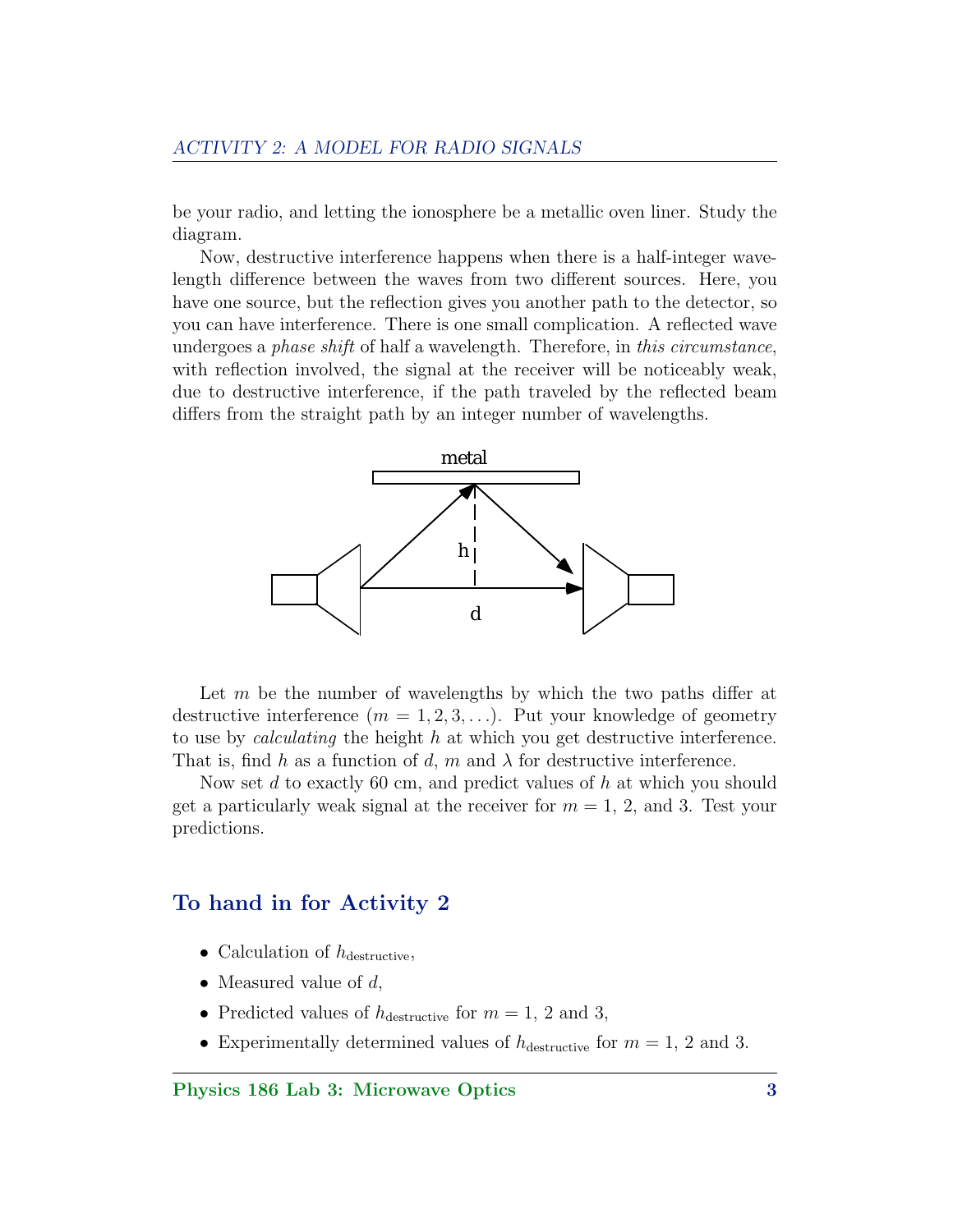## Activity 3: Double-slit interference

You will design and perform your own version of the double-slit experiment, using the microwave source and detector and the double slit screen in your equipment box.

The bright fringes (constructive interference) will take place when

$$
\sin \theta_m = m \frac{\lambda}{d} \qquad m = 0, \pm 1, \pm 2, \dots
$$

You will be able to measure the central maximum  $(m = 0)$ , and the first maxima  $(m = \pm 1)$ , but probably no more.

For your experiment, reproduce something like the the classic textbook picture below:



Copyright @ 2007, Pearson Education, Inc., publishing as Pearson Addison-Wesley.

In your case, however, you will find it easier to measure the angle  $\theta$  directly, with your apparatus, rather than dealing with  $L$  and  $y$  values. Record